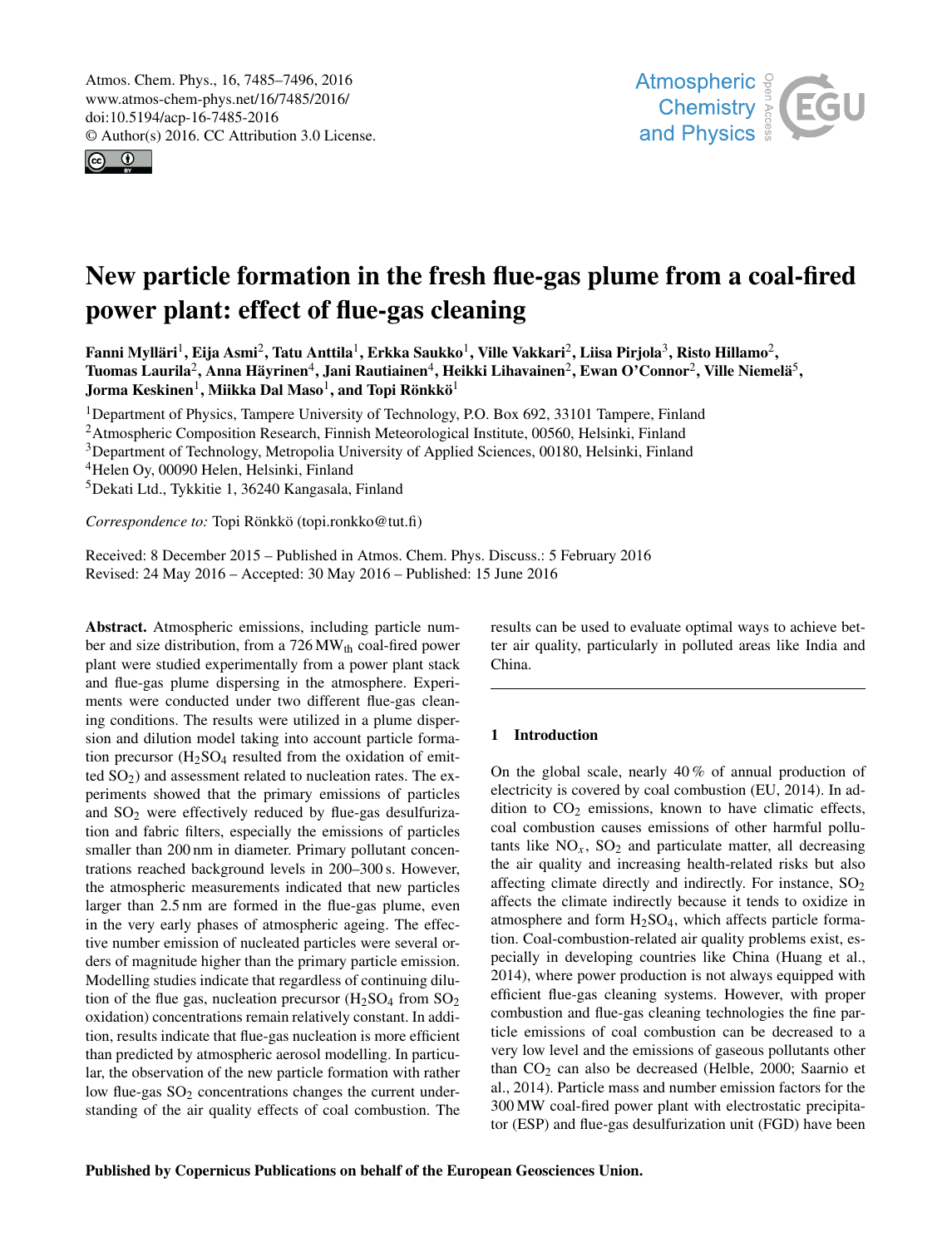reported by Frey et al. (2014): the emission for particle mass  $(PM_1)$  was  $0.18 \pm 0.06$  mg  $MJ^{-1}$  and for fine particle number  $2.3 \times 10^9 \pm 4.0 \times 10^9 \,\mathrm{MJ}^{-1}$ . However, it can be expected that particle emissions and characteristics such as particle size are highly dependent on technologies used in power production. Only a few studies have reported particle number size distributions and mean particle diameter for the coal combustion emissions. The mean particle diameters have been reported to be between 100 nm (Frey et al., 2014; Yi et al., 2008) and 1 µm (Yi et al., 2008; Lee et al., 2013). According to Saarnio et al. (2014), chemical composition of particles in the efficiently cleaned flue gas after the FGD is shifted towards desulfurization chemicals. Interestingly, sulfate particle emissions from coal combustion with proper cleaning technologies can restrain global warming due to a cooling effect of the particles (Frey et al., 2014; Charlson et al., 1992; Lelieveld and Heintzenberg, 1992).

Due to the emission limits of power plants, driven by the need for a healthier environment, emissions should be kept at minimum. This can be achieved by different technologies. Flue-gas  $NO<sub>x</sub>$  emissions can be reduced in the power plant boiler by applying low-NO<sub>x</sub> burners, whereas  $SO_2$  emissions can be reduced by flue-gas desulfurization (FGD) (Srivastava and Jozewicz, 2001). Particle emissions can be reduced by electrostatic precipitators (ESP) and fabric filters (FF). Very low emission levels can be achieved by these techniques. For example, for particle emission, ESP typically removes 99 % (Helble, 2000) of fine particles. Further, Saarnio et al. (2014) showed that a desulfurization plant with fabric filters removes up to 97 % of fine particles. A combination of these techniques would then remove 99.97 % of fine particle emissions formed in combustion. However, particle emission as well as the effects of technologies can differ if the emissions are measured from the diluted flue gas in the atmosphere. In principle, particle number and even particle mass can increase in the atmosphere, for example, due to nucleation and condensation processes (Marris et al., 2012; Buonanno et al., 2012). However, there are very few observations of the processes in the diluting flue gas during the first few minutes after the stack.

Power plant plumes have been studied with aircraft by measuring long-distance crosswind profiles of gases and particles (Stevens et al., 2012; Brock et al., 2002; Lonsdale et al., 2012; Junkermann et al., 2011). Stevens et al. (2012) and Lonsdale et al. (2012) have compared these measurements to modelling results, which were based on emission inventory values. Modelling results indicated that secondary particle formation occurs in the plumes after emission from the stack and the measurement results show correlation with the model especially at distances of 10–20 km. Brock et al. (2002) argue that the secondary particle formation begins in a 2 h old plume. A study by Brock et al. (2002) has focused on 0 to 13 h old power plant plumes. However, Brock et al. (2002) do not report particle number concentrations for fresh flue gas. Crosswind profiles shown in the study of Stevens et al. (2012) were at distances from 5 km to a little over 50 km, and these results were also used in Lonsdale et al. (2012). On the contrary, Junkermann et al. (2011) followed the plume centre line based on the  $SO<sub>2</sub>$  concentrations and also made a few crosswind profiles of the studied plume.

The aim of this study was to characterize how the atmospheric emissions from a 726 MW coal-fired power plant depend on flue-gas cleaning, i.e. desulfurization plant and fabric filters (later referred to as "FGD + FF off" and " $FGD + FF$  on"). In addition to the stack measurements for pollutants, the study aimed to show how the flue-gas cleaning affects real atmospheric concentrations of emitted  $CO<sub>2</sub>$ ,  $SO<sub>2</sub>$ and particles. The study included experiments conducted in the stack of the power plant, measurements conducted with a helicopter equipped with instruments for  $CO<sub>2</sub>$ ,  $SO<sub>2</sub>$  and particles and flue-gas plume dispersion and aerosol process modelling.

# 2 Experimentation

The studied power plant is a base-load station located near Helsinki city centre, Finland. The power plant consists of two  $363 \text{MW}_{\text{th}}$  coal-fired boilers. The energy is produced by coal combustion in 12 low- $NO<sub>x</sub>$  technology burners (Tampella/Babcock-Hitachi HTNR low-NO<sub>x</sub>), situated at the front wall of the boiler. The properties of coal used in this study are listed in Table S1 in the Supplement. Combustion releases flue gases that are cleaned in electrostatic precipitator (ESP), semi-dry desulfurization plant (FGD) and fabric filters (FF) before the stack. There are separate flue-gas ducts and flue-gas cleaning systems for each boiler.

The flue gas was studied in two different locations: the flue-gas plume and a reference point inside the stack. Measurements were made at both locations in two different fluegas cleaning situations:  $FGD + FF$  off and, with all cleaning systems,  $FGD + FF$  on. The measurement location in the stack was at the height of  $+35$  m above sea level. The flue-gas temperature inside the duct was  $78 \pm 2$  °C in normal operation conditions and  $130 \pm 13$  °C during FGD + FF off. The flue-gas plume concentrations were measured with a helicopter equipped with aerosol instruments. The flying altitude of the helicopter was 150 m above ground level or higher, which corresponds to the lidar (Halo Photonics Streamline Doppler lidar with full-hemispheric scanning capability, Pearson et al., 2009) (Fig. S2) results for plume altitude. It should be noted that only the flue gases from the boiler under investigation were steered to bypass FGD and FF. Thus, in the  $FGD + FF$  off situation, the flue-gas plume consisted of both the cleaned flue gas and the flue gas cleaned by ESP. This has to be kept in mind during the analysis of atmospheric measurements.

The measurements were made on 24 March 2014 in two separate 1 h periods (see specific times from Fig. S2, the black rectangles; the first illustrates  $FGD + FF$  on and the lat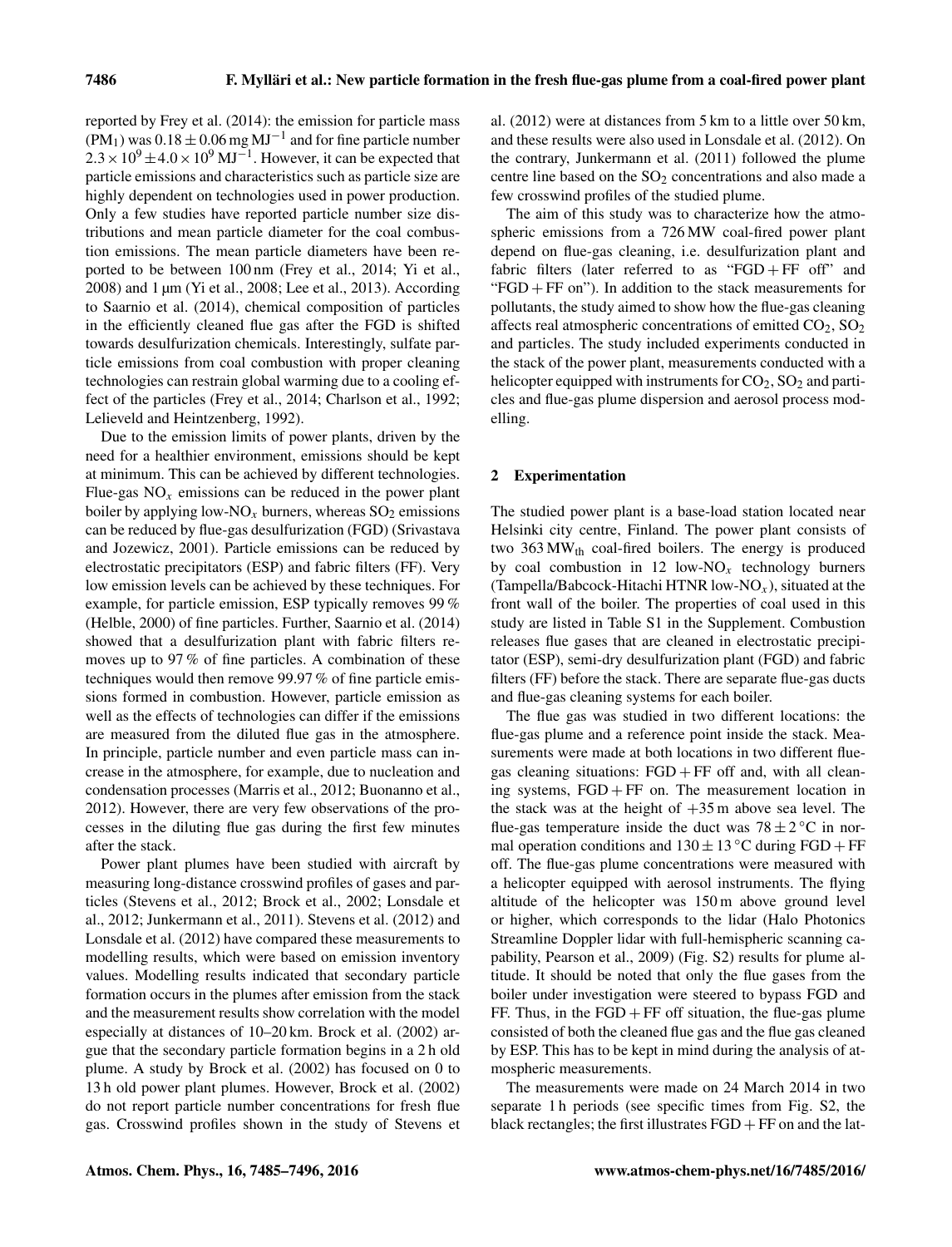ter  $FGD + FF$  off). Weather conditions were stable during the study. The wind direction and speed were  $216 \pm 5.51^{\circ}$  (based on lidar data) and  $6.5 \text{ m s}^{-1}$  in FGD + FF off and  $220 \pm 6.25$ ° and  $4 \text{ m s}^{-1}$  in FGD + FF on. The marine boundary layer height was 246–258 m and the planetary boundary layer heights were 360–530 m. However the calculations were made within the marine boundary layer because the flue-gas plume did not rise above it. The background aerosol concentrations for each measured gaseous component were 403 ppm for  $CO_2$  and less than 2–8 ppb for  $SO_2$ . The range of ambient temperature was  $6.6-6.9\degree C$ , the global radiation was 347–466 W m<sup>-2</sup> and the visibility was 29 043–36 000 m (see standard deviations from Table S2).

The instrument installations in different locations are shown in Fig. S3. The sampling of flue gas in the stack was performed with a Fine Particle Sampler (FPS; Dekati Ltd., Mikkanen et al., 2001) with total dilution ratio (DR) of 27. Probe and dilution air temperatures were at 200 ◦C. The sample was analysed using the following instruments: Condensation Particle Counter (CPC3776; TSI Inc., Agarwal and Sem, 1980), Electrical Low Pressure Impactor (ELPI; Dekati Ltd., Keskinen et al., 1992), Scanning Mobility Particle Sizer (SMPS; Wang and Flagan, 1990) 0.6/6 standard L min<sup>-1</sup> (DMA3071, CPC3775 TSI Inc.) and gas analysers for diluted  $CO_2$  (model VA 3100, Horiba) and NO, NO<sub>2</sub> and NO<sub>x</sub> (model APNA 360, Horiba). Measurement data were also received from a normal operation monitoring of the emissions, including raw flue-gas  $SO_2$ ,  $NO_x$ ,  $CO_2$  concentrations and dust (SICK RM 230, calibrated based on SFS-EN 13284-1 standard). In contrast to stack sampling, the sample in the flue-gas plume dilutes naturally and can be sampled to equipment without additional dilution of aerosol sample. The sampling inlet position in the helicopter is shown in Fig. S3. Natural dilution causes rapid changes in concentrations, thus high measurement frequency equipment was used in the helicopter. CPC3776 (TSI Inc.) was installed to measure the total particle number concentration, whereas the Engine Exhaust Particle Sizer (EEPS, TSI Inc., Mirme, 1994) measured the particle number size distribution at 1 Hz sampling frequency from 5.6 to 560 nm. Gas concentrations for  $CO<sub>2</sub>/CH<sub>4</sub>/H<sub>2</sub>O$ (Cavity spring-down spectrometry Picarro model G1301-m  $CO<sub>2</sub>/CH<sub>4</sub>/H<sub>2</sub>O$  flight analyser) and  $SO<sub>2</sub>$  (Thermo Scientific Inc. model  $43i$   $SO<sub>2</sub>$  analyser, with 5 s response time) were measured continuously with 1 Hz frequency (see more details in Table S3).

Figure 1 shows the helicopter measurement routes for the  $FGD + FF$  on and  $FGD + FF$  off situations. The objective of flight routes was to follow the centre line of the flue-gas plume. The helicopter flew both up and down the plume; GPS data were used to separate these two flight situations to calculate the distance and the age of the plume separately.



Figure 1. Helicopter flight routes. The wind blew at an angle of  $216 \pm 5.51^\circ$  (based on lidar data) and the flight direction was  $213 \pm 4.14^{\circ}$  (based on GPS data for helicopter) in FGD + FF off (blue circles). Corresponding angles for  $FGD + FF$  on (black circles) were  $220 \pm 6.25^{\circ}$  (wind direction based on lidar data) and  $223 \pm 5.66^{\circ}$  (flight direction based on GPS data for helicopter). The triangular shapes (black and blue lines) show the helicopter GPS coordinates that have been taken into account in the calculations.

#### 2.1 Model description: Gaussian plume model

The Gaussian plume model is a solution to an advection– diffusion equation that describes the changes in the pollutant concentrations due to advection of wind and turbulent mixing with the surrounding air (Stockie, 2011). Accordingly, the concentration of a pollutant  $i$ ,  $C_i$ , emitted from a point-like source, can be expressed as follows:

<span id="page-2-0"></span>
$$
C_i(x, y, z) = \frac{Q_i}{2\pi U \sigma_y \sigma_z} \exp\left(-\frac{y^2}{\sigma_y^2}\right) \left[\exp\left(-\frac{(z-H)^2}{\sigma_z^2}\right) + \exp\left(-\frac{(z+H)^2}{\sigma_z^2}\right)\right].
$$
 (1)

Here  $x$ ,  $y$  and  $z$  are the spatial coordinates, aligned so that the x axis corresponds to the wind direction and  $H$  is the height at which *i* is emitted (stack height). Also,  $Q_i$  is the emission rate of  $i$  at the source,  $U$  is the mean wind speed and  $\sigma_z$  as well as  $\sigma_y$  are the so-called dispersion coefficients which reflect the spatial extent of the plume as a function of the downwind distance  $x$ . The dispersion coefficients were calculated using the parameterization of Klug (1969) and the atmospheric stability class, which is needed to calculate the dispersion coefficients. Atmospheric stability classes were estimated based on the measurements of the wind speed and solar radiative flux at the surface. Moreover, the pollutant concentrations were calculated along the centre line of the plume, the value of  $U$  was set to constant and was equal to the average wind speed during the flights. Finally the value of z was set equal to the stack height  $(150 \text{ m})$ .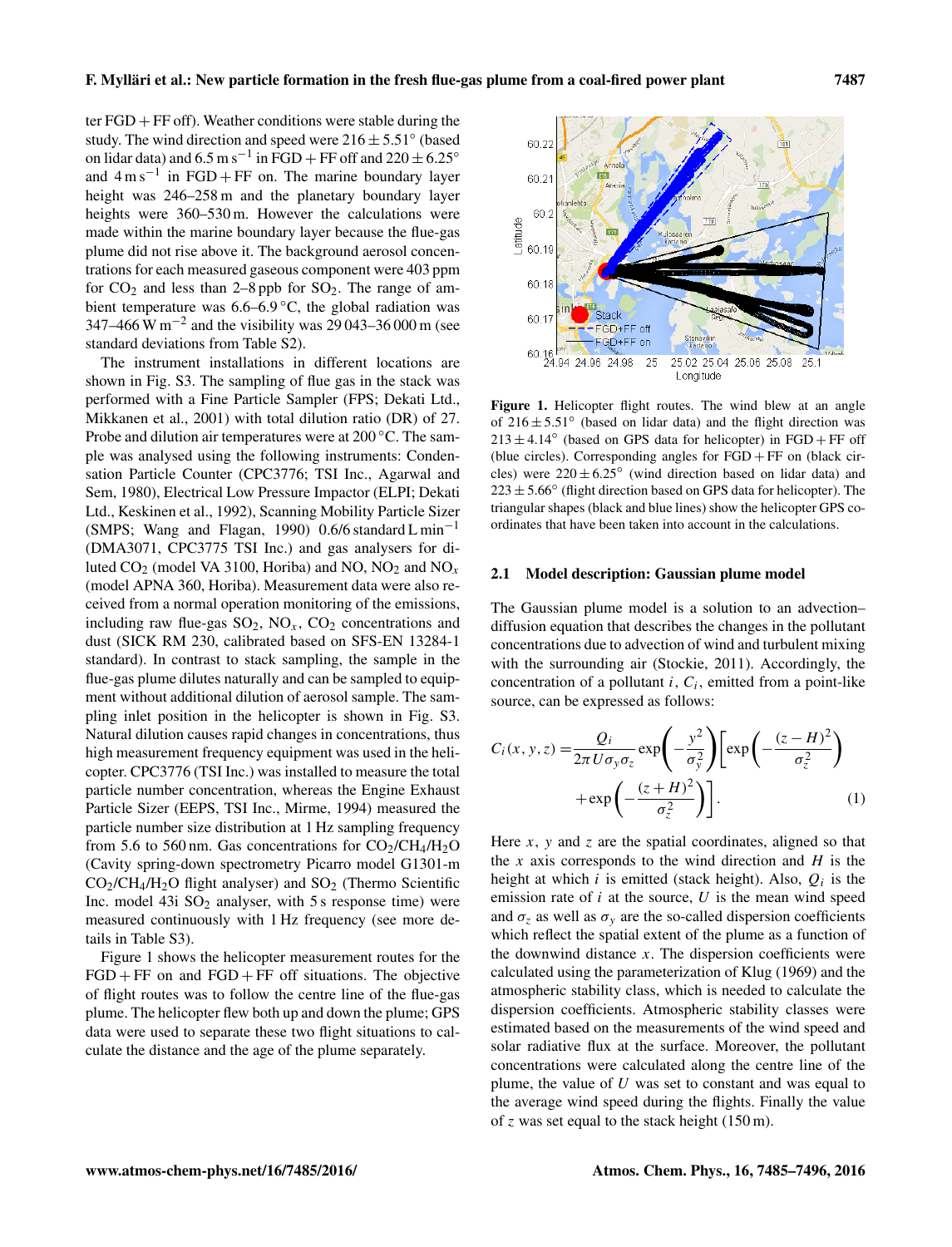It is worth noting that the background concentration of i is zero according to Eq. (1):  $C_i \rightarrow 0$  when  $z \rightarrow \infty$  or  $y \rightarrow \pm \infty$ . However, the flue gas emitted from the stack was actually cleaner in terms of particle number concentration than the background air when the flue gas was cleaned properly. In order to account for such cases, the following equation was used instead of Eq. [\(1\)](#page-2-0):

<span id="page-3-0"></span>
$$
\hat{C} = C_{\infty} + \frac{C_0 - C_{\infty}}{C_0} \times C_i,
$$
\n(2)

where  $C_{\infty}$  is the background concentration of i, and  $C_0$  is its concentration at the source. It can be readily shown that Eq. [\(2\)](#page-3-0) is a solution to the advection–diffusion equation un-derlying Eq. [\(1\)](#page-2-0). Also, it is easily verified that  $C \rightarrow C_{\infty}$ when  $z \to \infty$  or  $y \to \pm \infty$ . Finally, the value of  $Q_i$  in Eq. [\(1\)](#page-2-0) was chosen so that  $\ddot{C} \rightarrow C_0$  when  $z \rightarrow H$  and  $x, y \rightarrow 0$ .

An important output of the model is the dilution ratio of the flue-gas plume, DR, which is calculated based on Eq. [\(3\)](#page-3-1).

$$
DR(t) = \frac{[CO_2(t)] - [CO_{2,\infty}]}{[CO_{2,\text{stack}}] - [CO_{2,\infty}]} \tag{3}
$$

In Eq. [\(3\)](#page-3-1)  $[CO_2(t)]$  and  $[CO_{2,\infty}]$  are the modelled  $CO_2$  concentration at time  $t$  and the  $CO<sub>2</sub>$  concentration measured in the stack, respectively.

## 2.1.1 Model description: nucleation rate and particle formation calculations

The particle appearance (driven by nucleation and growth) rates for the particles 2.5 nm in diameter were calculated using the parameterization developed by Lehtinen et al. (2007) presented in Eq. [\(4\)](#page-3-2). The key input parameters for the model are the nucleation rate  $(J<sub>nuc</sub>)$ , the particle growth rate  $(GR)$ and the coagulation sink, of which the coagulation sink describes clusters that are removed via coagulational scavenging (CoagS). The parameter  $J_{\text{nuc}}$  is calculated based on the estimated sulfuric acid concentrations as a function of plume age as detailed below, and the particle growth rates are calculated by assuming growth only via irreversible condensation of sulfuric acid. Also, CoagS is calculated from the condensation sink CS (which is calculated in a fashion described below) using the Eq. (8) in Lehtinen et al. (2007). Also, the initial size of the freshly nucleated clusters was varied, and the value of the shape factor  $(m \text{ in Eq. 6 in Lehtinen et al.})$ 2007) was set equal to  $-1.6$ .

<span id="page-3-2"></span>
$$
J_x = J_{\text{nuc}} \times \exp\left(-\gamma \times d_1 \times \frac{\text{CoagS}(d_1)}{\text{CS}}\right) \tag{4}
$$

The nucleation rates  $J_{\text{nuc}}$  in the studied plume were calculated using the parameterization developed by Kulmala et al. (2006), which has also been applied previously to model nucleation in plumes (Stevens et al., 2012; Stevens and Pierce, 2013).

<span id="page-3-3"></span>
$$
J_{\text{nuc}} = A \times [\text{H}_2 \text{SO}_4] \tag{5}
$$

In Eq. [\(5\)](#page-3-3)  $A = 1 \times 10^{-7}$  s<sup>-1</sup> or  $A = 1 \times 10^{-6}$  s<sup>-1</sup> and [H<sub>2</sub>SO<sub>4</sub>]  $\text{cm}^{-3}$ ) is the sulfuric acid concentration. The value of A =  $1 \times 10^{-7}$  s<sup>-1</sup> was chosen according to the study by Stevens et al. (2012) and Stevens and Pierce (2013). The initial size of the nucleated particles was assumed to be of 1.5 nm.

Formation of  $[H_2SO_4]$  was calculated assuming that it is produced only via the  $OH + SO<sub>2</sub>$  reaction and the only loss pathway for  $H<sub>2</sub>SO<sub>4</sub>$  is condensation onto the particle surfaces. When steady-state is assumed, the  $[H_2SO_4]$  can be calculated from Eq. [\(6\)](#page-3-4).

<span id="page-3-4"></span>
$$
[\mathrm{H}_2\mathrm{SO}_4] = k_1 \times \frac{[\mathrm{SO}_2] \times [\mathrm{OH}]}{\mathrm{CS}} \tag{6}
$$

<span id="page-3-1"></span>In Eq. [\(6\)](#page-3-4)  $k_1$  is the reaction constant between OH and  $SO_2$ (Table B.2 in Seinfeld and Pandis, 2006). The  $SO_2$  concentrations were taken from the helicopter measurements, and the time development of CS and [OH] in the plume were modelled as follows. First, CS was calculated using the relation shown in Eq. [\(7\)](#page-3-5).

<span id="page-3-5"></span>
$$
CS = \frac{CS_{\text{stack}}}{DR} + CS_{\infty} \times \left(1 - \frac{1}{DR}\right) \tag{7}
$$

In Eq.  $(7)$  CS<sub>stack</sub> is the condensation sink of aerosols measured in the stack, and  $CS_{\infty}$  is the condensation sink of the background aerosols. The value of the latter parameter was calculated from the size distributions measured at the SMEAR III station (Junninen et al., 2009), which is located around 2 km away from the power plant. Second, [OH] was calculated using the parameterization of Stevens et al. (2012), which has downward shortwave radiative flux at the surface and  $[NO<sub>x</sub>]$  as main inputs. The value for the former parameter was taken from the measurements (using the value averaged over the measurement periods), and the  $NO<sub>x</sub>$  concentrations were calculated from Eq. [\(8\)](#page-3-6).

<span id="page-3-6"></span>
$$
[NOx(t)] = \frac{[NOx,stack}]}{DR(t)}
$$
 (8)

In Eq. [\(8\)](#page-3-6)  $[NO_{x,stack}]$  is the NO<sub>x</sub> concentration measured in the stack. It should be noted here that in the calculations the background concentration of  $NO<sub>x</sub>$  is assumed to be of minor importance when compared to  $NO<sub>x</sub>$  emitted by power plants. To support this, the study of Pirjola et al. (2014) indicates that in the harbour area close to the power plant studied, the  $NO<sub>x</sub>$ concentration level is typically clearly lower than 100 ppb.

#### 3 Results

#### 3.1 Primary emissions of the coal-fired power plant

The  $SO<sub>2</sub>$  and particle emissions of the power plant were strongly dependent on the flue-gas cleaning system. This can be seen in Table 1, which shows flue-gas concentrations for  $CO_2$ ,  $SO_2$ ,  $NO_x$ ,  $O_2$ , particle number ( $N_{\text{tot}}$ ), dust as well as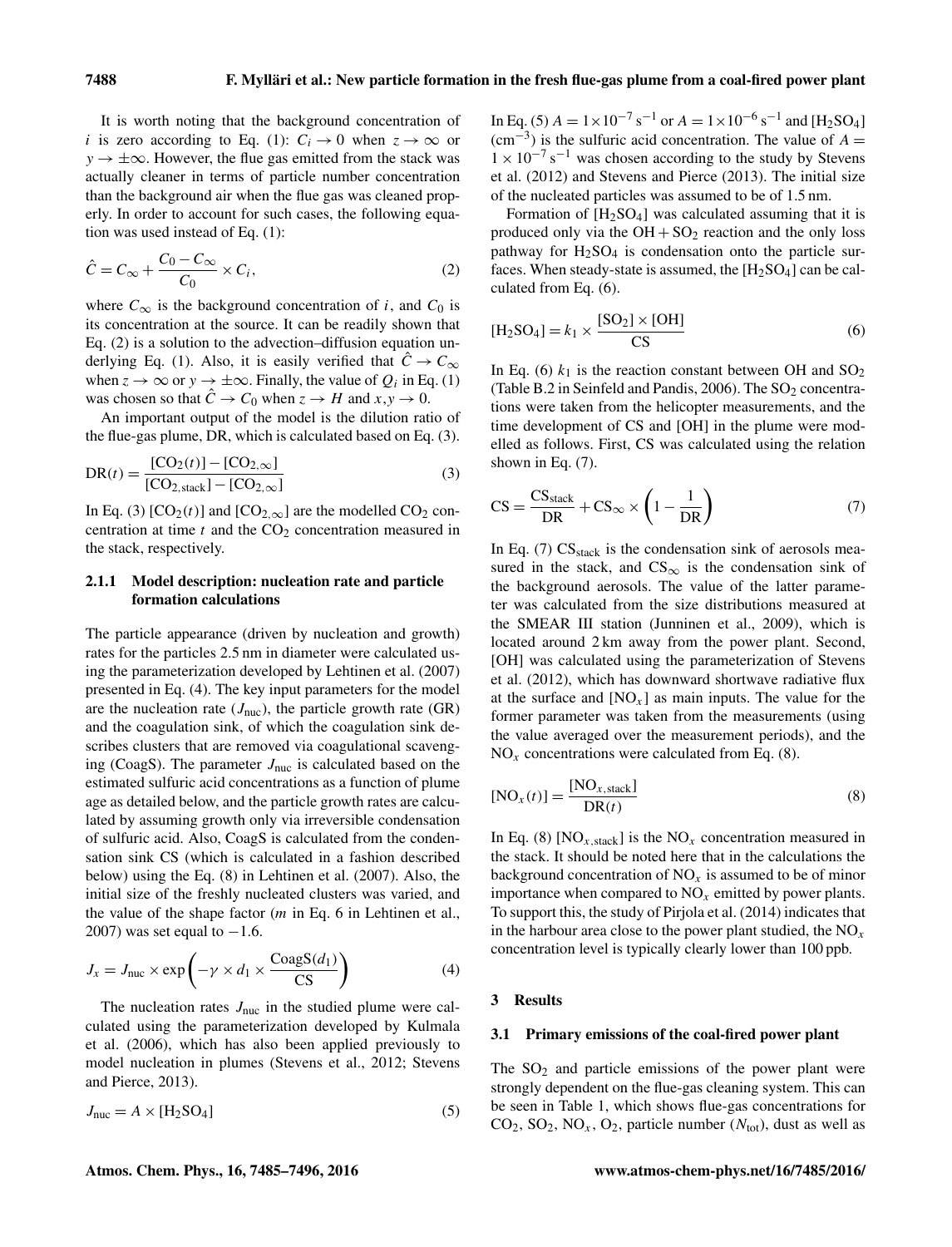**Table 1.** Flue-gas concentrations of  $CO_2$ ,  $SO_2$ ,  $NO_x$ ,  $O_2$ , total particle number  $(N_{\text{tot}})$ , dust and flue-gas flow rate in the stack. Mean values (and standard deviation) are presented for both flue-gas cleaning conditions ( $FGD + FF$  on and  $FGD + FF$  off).

|                                      | $FGD + FF$ off                | $FGD + FF$ on                  |
|--------------------------------------|-------------------------------|--------------------------------|
| $CO2(\%)$                            | $9.92 \pm 2.2$                | $10.3 \pm 0.96$                |
| $SO2$ (ppbv)                         | $243\,000 \pm 71\,300$        | $55200 \pm 14600$              |
| $NOx$ (ppmv)                         | $252 \pm 74$                  | $258 \pm 65$                   |
| $O_2$ (%)                            | $6.16 \pm 0.11$               | $6.11 \pm 0.10$                |
| $N_{\text{tot}}$ (cm <sup>-3</sup> ) | $(1.8 \pm 0.2) \times 10^6$   | $420 \pm 640$                  |
| Dust $(mg\,Nm^{-3})$                 | $188 \pm 82$                  | $4 \pm 1$                      |
| Flow $(Nm^3 h^{-1})$                 | $(4.86 \pm 0.20) \times 10^5$ | $(4.65 \pm 0.064) \times 10^5$ |

flow rate in the duct in both flue-gas cleaning conditions. In the shift from  $FGD + FF$  off to  $FGD + FF$  on, the  $SO<sub>2</sub>$  concentration decreased to nearly a fifth, the concentration of dust decreased by a factor of 50 and the  $N_{\text{tot}}$  decreased by a factor of 4000. For other parameters the effect of  $FGD + FF$ was insignificant.

Figure 2 shows the particle number size distributions of flue gas in the stack in both cleaning conditions. These were measured using an electrical low pressure impactor (ELPI) and a scanning mobility particle sizer (SMPS) in both  $FGD + FF$  on/off cases. In the  $FGD + FF$  on case, the SMPS measurement is a median value over a few hours of operation due to low particle number concentrations in the stack. Based on the SMPS measurement the particle geometric mean electrical mobility equivalent diameter was 80 nm and the width of particle number size distribution (geometric standard deviation, GSD) was  $1.45$  for  $FGD + FF$  off. In comparison, the geometric mean electrical mobility equivalent diameter was  $31$  nm for  $FGD + FF$  on and the width of particle number size distribution was 2.15. Based on the measurements using the ELPI geometric mean aerodynamic equivalent diameter was 141 nm and GSD was 1.41 for FGD + FF off. The difference in mean diameter measured using the ELPI and the SMPS comes from the difference in size classification principles of these instruments and enables the determination of effective density of measured particles. The effective density calculation is based on the relation between the electrical mobility equivalent diameter and the aerodynamic equivalent diameter of the particle (see Ristimäki et al., 2002). In this study case the difference in equivalent diameter indicates effective density larger than unit density for emitted particles (approximately 3.1 g cm−<sup>3</sup> ). In comparison, Saarnio et al. (2014) used an effective density of  $2.5 \text{ g cm}^{-3}$  to convert the electrical mobility diameter measured using a SMPS to an aerodynamic diameter. When studying  $FGD + FF$  on, the particle concentrations were so low and thus accurate determination of mean particle size was not possible from the particle size distribution measured by the ELPI.

Flue-gas samples from the stack were diluted with hot dilution air before the particle instruments and thus the particle



Figure 2. Particle size distributions measured with ELPI and SMPS from the flue gas in the stack. ELPI and SMPS data are shown in operation conditions,  $FGD + FF$  on and  $FGD + FF$  off. The x axis is aerodynamic diameter for ELPI data and electrical mobility diameter for SMPS data.

number concentrations (Table 1) and particle size distributions (Fig. 2) are for non-volatile particles. In combustion studies the hot dilution air is typically used to prevent the formation of liquid nucleation particles and to minimize the effects of condensation of semi-volatile compounds on particles. However, to ensure the measured particles were nonvolatile and not affected by the dilution method itself, a thermodenuder (Rönkkö et al., 2011) was used periodically after the sampling and dilution. The thermodenuder did not affect the particle number size distribution, which confirms the non-volatile nature of the measured particles. Due to this non-volatility of the particles, the lifetime of the primarily emitted particles in the atmosphere can be longer than that of volatile particles, e.g. nucleation mode particles observed in vehicle exhaust (Lähde et al., 2009).

### 3.2 Atmospheric measurements

Figure 3 shows the measured flue-gas plume concentrations as a function of plume age. Diffusion losses for the particles in the sampling lines were calculated based on the measurement set-up (see Fig. S4). The data were recorded based on GPS coordinates, which were used to calculate distances from the stack, and the distances were changed to correspond plume age using wind speeds of 6.5 and  $4.0 \text{ m s}^{-1}$  (lidar, Fig. S2). The calculation showed that nearly 70 % of the 2.5 nm particles in diameter was lost in the sampling lines and thus the total concentration shown in Fig. 3 can be higher than shown here. The vertical lines denote the 2 km distance from the stack. Figure 3 shows the dilution timescale of the flue gas in terms of  $CO<sub>2</sub>$  and  $SO<sub>2</sub>$  in both operation conditions. The same trend in  $SO_2$  and  $N_{tot}$  concentrations as observed in Table 1 was measured by instruments installed in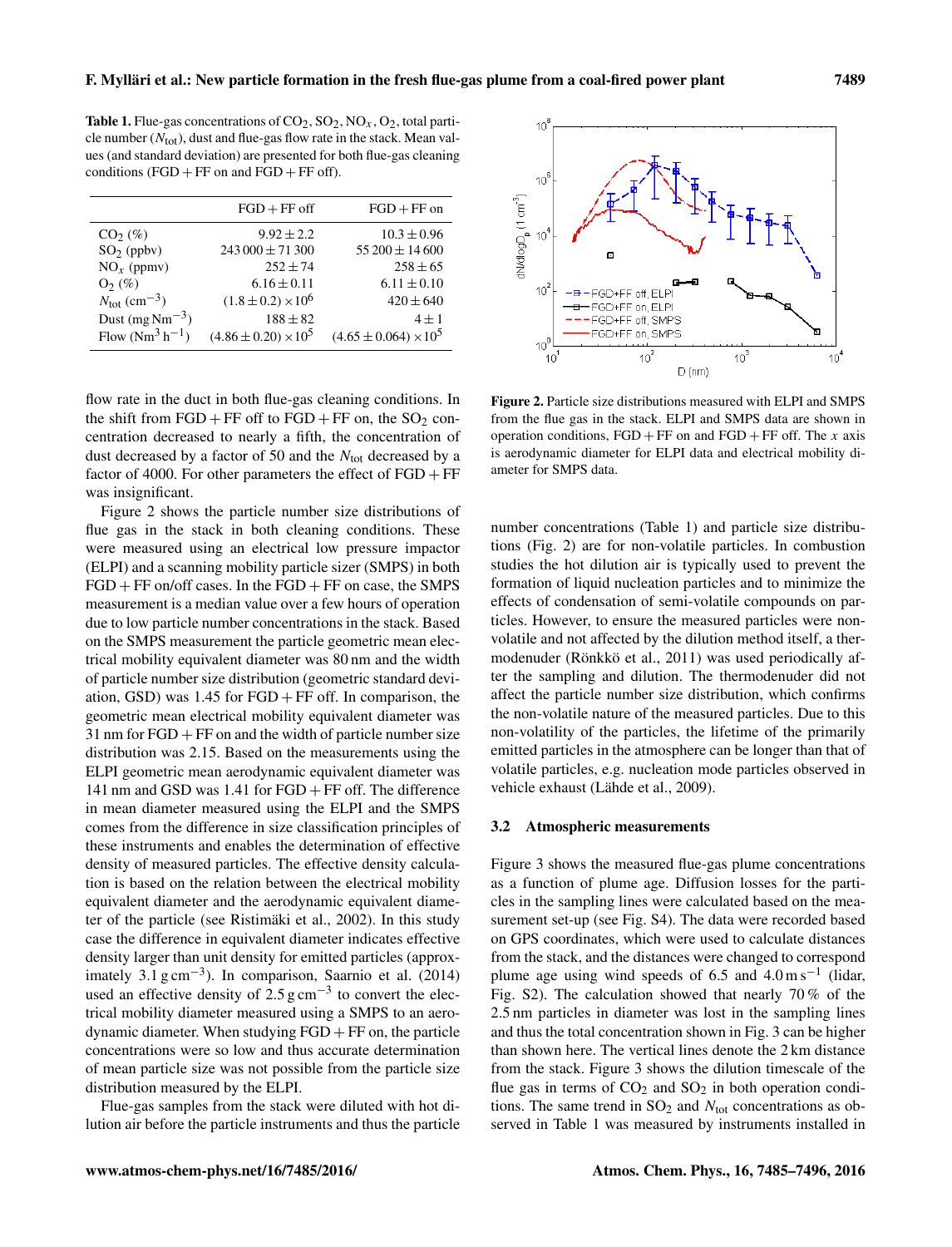

Figure 3. Concentrations of power plant flue-gas components measured by instruments installed in the helicopter as a function of plume age;  $FGD + FF$  off in the top panel and  $FGD + FF$  on in the bottom panel.  $SO<sub>2</sub>$  (ppb, blue line) and  $CO<sub>2</sub>$  (ppm, black line) concentrations on the left axes and total particle number concentration  $\Delta N_{\text{tot}}$  (1 cm<sup>-3</sup>, red line, from CPC) on the right axes. The  $\Delta N_{\text{tot}}$  is calculated using the background value calculated from the upwind side of the stack  $(CO_{2,bg}$  was 403 ppm and  $SO_{2,bg}$  2–8 ppb). The grey vertical lines denote 2 km distance from the stack in  $FGD + FF$ on/off. The presented results are 5 s median values.

the helicopter; in  $FGD + FF$  off the particle and  $SO<sub>2</sub>$  concentrations were higher than the  $FGD + FF$  on situation. It should be kept in mind that in  $FGD + FF$  off only one of the two flue-gas cleaning systems was bypassed.

Plume dilution can be evaluated by the  $CO<sub>2</sub>$  concentrations (in Fig. 3a and b), which show that the  $FGD + FF$ off case dilutes to approximately background levels in 200 s  $(0.74 \text{ km})$  and the FGD + FF on case in 300 s  $(1.5 \text{ km})$ . The peak values for  $CO<sub>2</sub>$ ,  $SO<sub>2</sub>$  and  $N<sub>tot</sub>$  were 3195 ppm, 2193 ppb,  $3.3 \times 10^4$  cm<sup>-3</sup> in the FGD + FF off and 3254 ppm, 585 ppb,  $0.4 \times 10^4$  cm<sup>-3</sup> for the FGD + FF on. However, dilution decreases the  $CO<sub>2</sub>$ ,  $SO<sub>2</sub>$  and  $N<sub>tot</sub>$  concentrations in the atmosphere to  $422$  ppm,  $52$  ppb in  $FGD + FF$  off, and 473 ppm, 89 ppb in FGD + FF on. The  $N_{\text{tot}}$  reached near background concentrations after 200 s and 300 s. The background gaseous concentrations for each measured gaseous component were 403 ppm and 2–8 ppb for  $CO<sub>2</sub>$  and  $SO<sub>2</sub>$ , respectively. The boundary layer mixing started during the  $FGD + FF$  on measurements and thus the background values measured from the upwind side flight loops from the stack were averaged and subtracted from both FGD + FF on/off. It can be noted that very near (first 10–50 s) the stack the helicopter was not in the plume. This can be seen from  $CO<sub>2</sub>$  and  $SO<sub>2</sub>$  concentration values presented in Fig. 3a and b when approaching plume age zero. Thus, the dilution process is discussed below, mainly from the maximum concentrations onward.

An increase in total particle concentration can be seen in Fig. 3 after 400 s aged the flue-gas plume. This tendency can be seen in both flue-gas cleaning situations. Based on Fig. 3a, for the  $FGD + FF$  off situation, the background particle concentration was  $1430 \text{ cm}^{-3}$ , after 200 s the concentration was at the background level and after 400 s it increased significantly, even up to an average level of  $5000 \text{ cm}^{-3}$ . Based on  $CO<sub>2</sub>$  measurements, the dilution of flue gas was practically complete at 200 s. Similarly, in the  $FGD + FF$  on situation after 500 s the particle concentration was slightly above background, after which it increased even up to  $5000 \text{ cm}^{-3}$ after 700 s. Thus, the concentrations in the diluted and aged flue-gas plume were higher than the background and significantly higher than could be expected based on the primary particle concentrations and observed dilution profiles. In general, taking into account the fact that there is no comprehensive measurement of the primary precursor matrix (only  $[SO<sub>2</sub>]$  is measured), the primary precursor matrix might include low-volatile organics and  $SO_3$ , which can increase the probability of new particle formation. Due to the increasing trend in particle concentration, some estimation about formation rates can be calculated. Depending on the plume age, the mean formation rates calculated from the data shown in Fig. 3 depended on the plume age being for  $FGD + FF$ off 0–81 cm<sup>-3</sup> s<sup>-1</sup> and for FGD + FF on, 0 to 18 cm<sup>-3</sup> s<sup>-1</sup> (mean slope of increasing total particle number concentration at 400–482 and 500–692 s).

Particle size distributions, shown in Fig. S5, were calculated from the EEPS data measured from the helicopter in both  $FGD + FF$  on/off situations as a 10 s moving median method. The particle size distribution in the  $FGD + FF$  off case had a mode around 80 nm, which refers to the solid particle median diameter measured with the SMPS from the flue gas in the stack. The particle size distribution measurement made using the EEPS (Fig. S5) supports the results for total particle number measurement made by the CPC (Fig. 3), i.e. in terms of particles the flue gas dilutes in 0–  $300 s$  in FGD + FF off. In addition, the particle size distributions measured by the EEPS indicates a slight increase of nanoparticle concentrations during the dilution and dispersion of the flue gas in the atmosphere. Although EEPS total particle number concentration cannot be compared to total concentration of CPC because Levin et al. (2015) showed that EEPS total particle number concentration is not comparable with a CPC. Further, Fig. S5 shows that the EEPS particle size distribution data are noisy and, based on Awasthi et al. (2013), can show maximum of 67 % error compared to SMPS.

# 3.3 Model calculations: modelled vs. measured  $CO<sub>2</sub>$ concentrations

The validity of the Gaussian plume model was tested against  $CO<sub>2</sub>$  measurements from the plume. Median  $CO<sub>2</sub>$  concentrations were calculated using the measurement data at a 5 s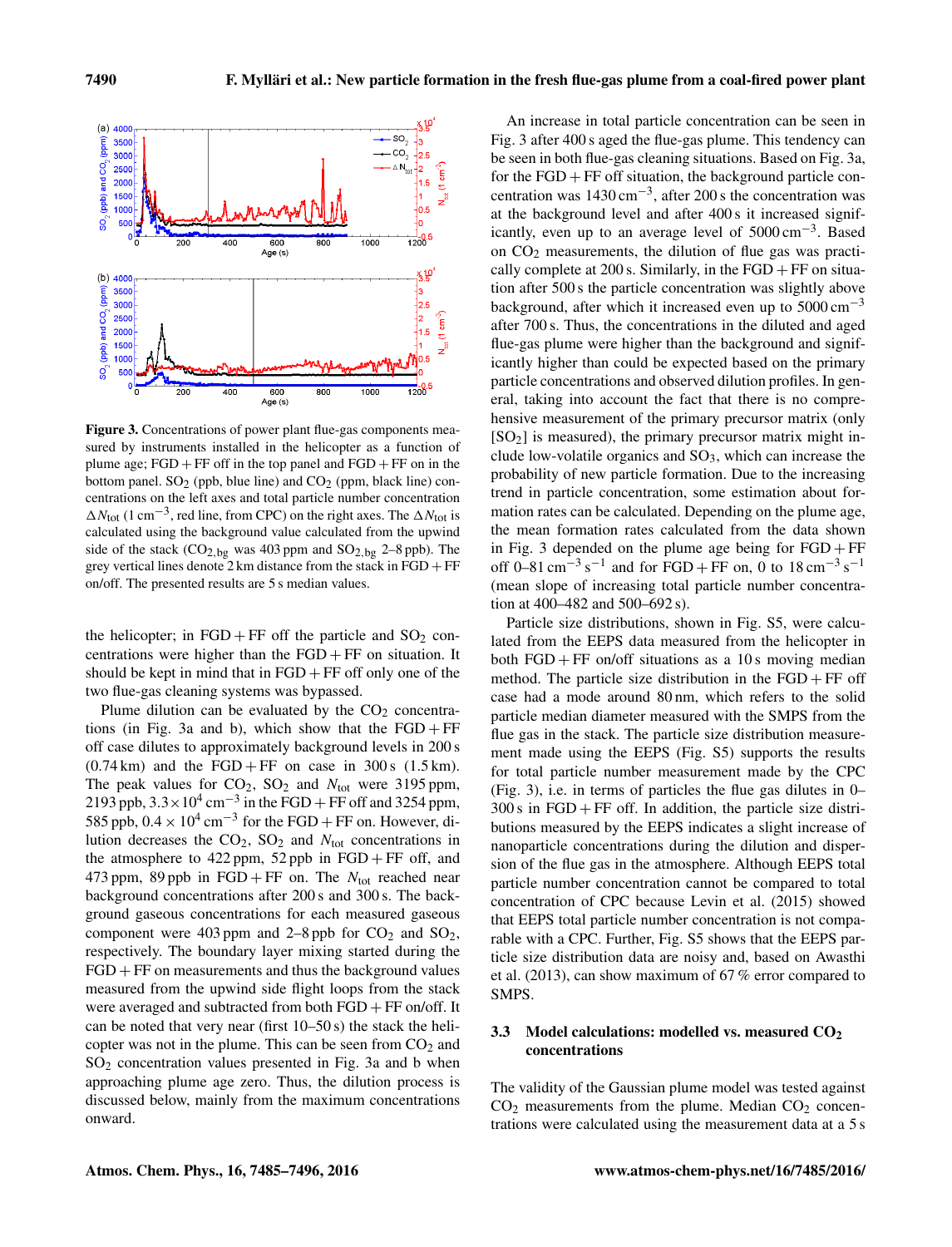<span id="page-6-0"></span>Table 2. Comparison between modelled  $CO<sub>2</sub>$  concentration and measured  $CO<sub>2</sub>$  concentration, and comparison between  $SO<sub>2</sub>$  measured from the atmosphere and Gaussian-model-diluted SO<sub>2</sub>. Mean relative error (MRE) and correlation coefficients  $(R^2)$  were calculated between measured and modelled concentrations.

|                |             | CO <sub>2</sub> |       | SO <sub>2</sub> |       |  |  |
|----------------|-------------|-----------------|-------|-----------------|-------|--|--|
| case           | stab. class | MRE $(\% )$     | $R^2$ | $MRE(\%)$       | $R^2$ |  |  |
|                | $\mathbf c$ | 5               | 0.97  | 131             | 0.95  |  |  |
| $FGD + FF$ off |             | 25              | 0.97  | 322             | 0.96  |  |  |
| $FGD + FF$ on  | b           | 29              | 0.87  | 291             | 0.84  |  |  |
|                | c           | 40              | 0.87  | 413             | 0.85  |  |  |

interval separately for the  $FGD + FF$  on/off cases and the locations of the peak  $CO_2$  concentration ( $t_{\text{max}}$ ,  $[CO_{2,\text{max}}]$ ) were identified from the resulting time series. The value  $C_0$ was chosen for Eq.  $(2)$  so that the modelled  $CO<sub>2</sub>$  concentration,  $\hat{C}_{\text{CO}_2}$ , was around  $\text{[CO}_{2,\text{max}}\text{]}$  when  $t = t_{\text{max}}$ . The choice of  $C_0$  was made in this manner rather than initializing the model to use the stack concentrations due to the following two reasons. First, the Gaussian plume model does not yield reliable results close to the source, i.e. within a few tens of metres (Arya, 1995). Second, the comparison of the results near (first 10–50 s) the source is problematic because the helicopter was not located at the plume centre line during the initial stages of the measurements.

Comparison of the measured and modelled  $CO<sub>2</sub>$  concentrations is shown in Fig. 4 and in Table [2.](#page-6-0) The chosen stability classes were b and c for  $FGD + FF$  on and c and d for  $FGD + FF$  off, corresponding to the stability conditions ranging from unstable to neutral (Pasquill, 1961). As can be seen, the model reproduces the observed trends rather well, in particular for  $FGD + FF$  off, while the model tends to slightly overestimate the observed concentrations for FGD + FF on. The modelled and measured concentrations were within one standard deviation in general. Mean relative error (MRE) and correlation coefficients  $(R^2)$  were calculated between the measured and modelled concentrations for CO<sub>2</sub>. In order to further investigate the performance of the model, a comparison was made between measured  $SO<sub>2</sub>$  and Gaussian-modeldiluted  $SO_2$  concentrations, shown in Fig. S6 and Table 2. The results showed that the model consistently overestimates the  $SO<sub>2</sub>$  concentration in the plume, typically by a factor between 3 and 4, compared to the measured values. This difference could be partly explained by the oxidation of  $SO_2$  because it is not taken into account by the model. However, this discrepancy between MREs and  $R^2$  does not affect the model performance as the measured  $SO<sub>2</sub>$  concentrations, instead of being modelled, were used in the plume model simulations.

# 3.4 Model calculations: nucleation and new particle formation

Modelled and measured  $CO<sub>2</sub>$  concentrations showed that the model reproduced the observed dispersion of the plume rel-



Figure 4. Comparison of measured and modelled  $CO<sub>2</sub>$  concentrations. Median of measured values are shown with black (circle) symbols along with the standard deviations. Dashed and dotted red lines correspond to model results for stability classes b and c (top panel) and c and d (bottom panel), respectively. The correlation coefficients between the model and the measurements are shown in Table [2.](#page-6-0)

atively accurately. Thus the model was applied to calculate  $[NO_x]$ ,  $[OH]$  and  $[H_2SO_4]$ , which were needed to investigate the possibility of new particle formation in the plume. These results are summarized in Fig. 5. It is seen that sulfuric acid concentrations exponentially increase during the initial stages of the simulation and then reach constant concentration around  $1 \times 10^6$  and  $1 \times 10^7$  cm<sup>-3</sup>, a range which is also comparable to the atmospheric observations of [H2SO4] (Mikkonen et al., 2011) formation. Mikkonen et al. (2011) reported that  $H_2SO_4$  concentrations varied between  $1.86 \times 10^5 - 2.94 \times 10^6$  molec cm<sup>-3</sup> and Sarnela et al. (2015) reported [H<sub>2</sub>SO<sub>4</sub>] concentrations  $4.4 \times 10^{6}$ -11.5  $\times$ 10<sup>6</sup> molec cm−<sup>3</sup> for Finnish industrial and non-industrial area. More  $H_2SO_4$  is formed in the  $FGD + FF$  off case because of higher primary  $SO_2$  emission compared to the  $FGD + FF$  on case.

Initially, OH concentrations are lowered by large concentrations of  $NO<sub>x</sub>$  which subsequently decrease during plume ageing.  $NO<sub>x</sub>$  reduction leads to increases in [OH] and  $[H<sub>2</sub>SO<sub>4</sub>]$ . While the [OH] increased consistently during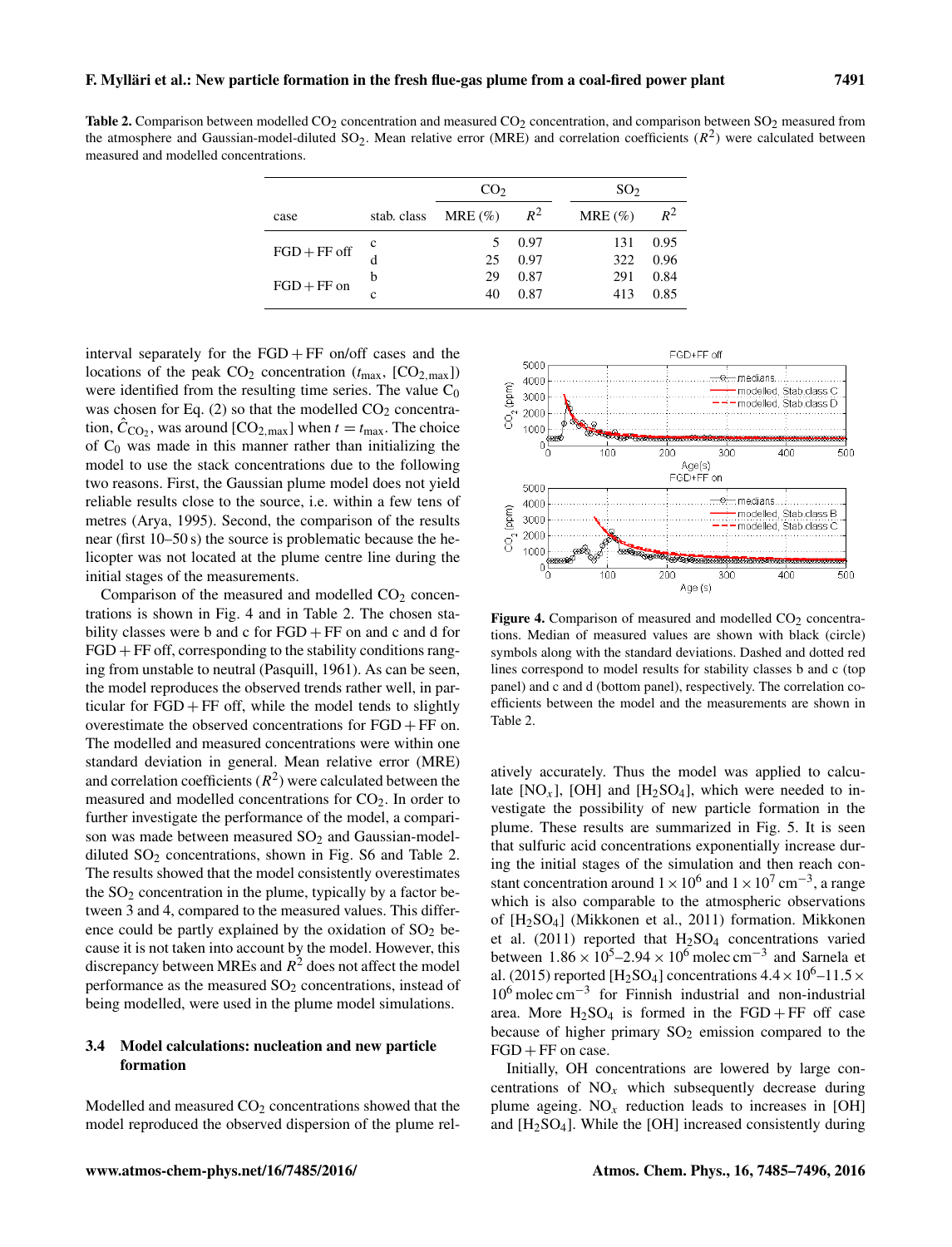

**Figure 5.** Time development of  $[H_2SO_4]$  (red lines), nucleation rate (black lines), [OH] (blue lines) (cm−<sup>3</sup> ). Dashed and dotted red lines correspond to model results for stability classes c and d (top panel) and b and c (bottom panel), respectively.

the simulations,  $[SO_2]$  decreased because of dilution. Due to these opposed trends, the production term for the sulfuric acid in Eq. [\(6\)](#page-3-4), did not change greatly during the later stages of the simulations. Moreover, the condensation sink (CS) diluted rapidly to its background value, which was around  $1 \times 10^{-2}$  s<sup>-1</sup>. These facts explain why the modelled sulfuric acid concentrations, calculated with Eq. [\(6\)](#page-3-4), did not change notably after the initial rapid increase.

The modelled nucleation rate  $J_{\text{nuc}}$  is directly proportional to the sulfuric acid concentration and hence the trends in [H<sub>2</sub>SO<sub>4</sub>] are directly reflected in  $J_{\text{nuc}}$  (Fig. 5). Furthermore, in our measurements the particles were detected at the lowest CPC detection limit which was  $2.5 \text{ nm}$ ,  $J_{2.5}$ . According to the scheme applied here (see Eqs. [4](#page-3-2) and [5\)](#page-3-3), the fraction of freshly nucleated particles that survive into detectable sizes depends mainly on their growth rate (GR) and condensation sink (CS). The average given by the model GRs were 0.34 or 0.19 nm h<sup>-1</sup> in the FGD + FF off case, and 0.07 or  $0.04$  nm h<sup>-1</sup> in the FGD + FF on case for the two stability class scenarios. These values are clearly smaller than atmospheric GR observations in urban areas (e.g. Stoltzenburg et al., 2005). As a lower GR leads to a lower surviving fraction, we conclude that the modelling results do not explain the observed particle formation in the flue-gas plume.

A series of additional calculations were performed in order to investigate the sensitivity of the results to the values of the key input parameters. First,  $J_{\text{nuc}}$  is proportional to the constant A, the exact value of which is not accurately known, and this uncertainly translates directly into the calculated nucleation rates. A sensitivity analysis was made for the nucleation model in order to evaluate the sensitivity of nucleation rates to the value of A (shown in Table [3\)](#page-8-0). In these calculations, a value of  $1 \times 10^{-6}$  was chosen for A, which is an order of magnitude higher than in base case simulations. The choice of the value was based on the study of Sihto et al. (2006) who investigated NPF (new particle formation) events occurring in boreal forest. As can be seen, an increased value of A alone is not sufficient to explain observed new particle formation. A second source of uncertainty is the sulfuric acid concentration, which was calculated using a rather simple scheme (see Sect. 2.1.1). Increases in  $[H_2SO_4]$  leads to both increased  $J_{\text{nuc}}$  and GR and ultimately to larger  $J_{2.5}$ . Results displayed in Table [3](#page-8-0) show that  $J_{2.5}$  is more consistent with observations when  $[H_2SO_4]$  is increased 5 or 10-fold and when A is set equal to  $1 \times 10^{-6}$  like in Sihto et al. (2006). Therefore, underestimation of  $[H_2SO_4]$  may explain the discrepancy between the observations and base case model results. This might be caused by underestimation of [OH] or overestimation of CS. Regarding the modelled OH concentrations, it can be noted that they are relatively low, reaching values of around  $1 \times 10^5$  cm<sup>-3</sup> by the end of the flights. In comparison, concentrations of around  $1 \times 10^6$  cm<sup>-3</sup> have been reported during the daytime around noon in various atmospheric environments (Hofzumahaus et al., 2009; Petäjä et al., 2009),  $0.26 \times 10^6$  molec cm<sup>-3</sup> in Mace Head (Berresheim et al., 2002), and  $1 \times 10^6 - 2 \times 10^7$  molec cm<sup>-3</sup> in Atlanta (Kuang et al., 2008). Relatively low modelled OH concentrations can be explained by high  $NO<sub>x</sub>$  concentrations which were calculated to decrease consistently from several tens of ppm down to around 200 ppb during the flights (not illustrated here). Such high concentrations of  $NO<sub>x</sub>$  are consistent with low [OH] (see Fig. 1 in Lonsdale et al., 2012). It could thus be speculated that the model underestimates  $[H<sub>2</sub>SO<sub>4</sub>]$  and consequently the rate of new particle formation due to overestimation of  $[NO<sub>x</sub>]$ . Moreover, it should be noted that neither  $SO<sub>3</sub>$  nor low-volatile organic vapours that might have been present in the measured flue gas were not accounted for in the modelling study. Previous studies suggest that these exhaust compounds may also increase the formation rate of nucleation particles (Pirjola et al., 2015; Ehn et al., 2012; Arnold et al., 2012), which may explain the discrepancy between measurements and model calculations. Regarding the estimation of the value of CS, it should be noted that its values were taken from the field site measurements located nearby rather than from in situ measurements. Therefore it can be speculated that actual CS values were lower than those used as input to the model, which causes additional uncertainties.

#### 3.5 Discussion

Each power plant (over 50 MW) in the EU has emission limits for SO2, NO<sup>2</sup> and particle mass concentrations. For the studied power plant the limits are  $600 \text{ mg Nm}^{-3}$  (210 ppm),  $600 \text{ mg Nm}^{-3}$  (290 ppm) and 50 mg Nm<sup>-3</sup>. A comparison of the results in Table 1 with these emission limits shows that the emissions were clearly below these limits when the power plant operation was normal  $(FGD + FF)$  on). It was observed that these low emissions can be achieved through properly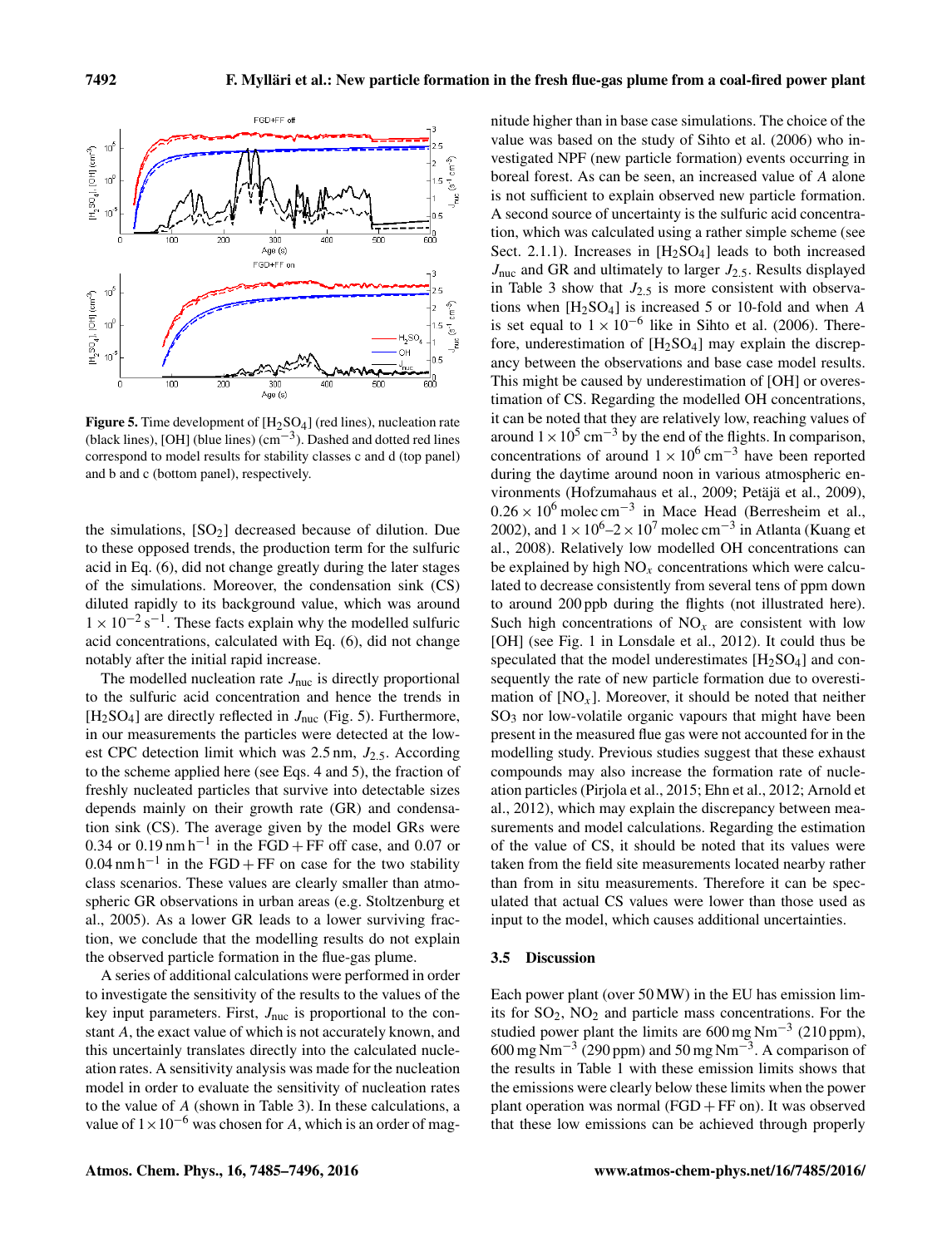<span id="page-8-0"></span>Table 3. Sensitivity analysis made for number of particles formed with diameters above 2.5 nm during the flight (1 cm<sup>-3</sup> s<sup>-1</sup>) in the atmosphere with different values of A and  $[H_2SO_4]$ . The  $[H_2SO_4]$  is calculated based on the measurement results and scaled up to test faster nucleation rates for both  $FGD + FF$  on and  $FGD + FF$  off cases and stability classes (sc).

| $A = 1 \times 10^{-7}$ s <sup>-1</sup> |    |                       |                         |                        |                       |                       |                       |  |  |
|----------------------------------------|----|-----------------------|-------------------------|------------------------|-----------------------|-----------------------|-----------------------|--|--|
|                                        | sc | $1 \times [H_2SO_4]$  | $1.25 \times [H_2SO_4]$ | $1.5 \times [H_2SO_4]$ | $2 \times [H_2SO_4]$  | $5 \times [H_2SO_4]$  | $10 \times [H_2SO_4]$ |  |  |
| $FGD + FF$ off                         | b  | $1.00 \times 10^{-4}$ | $5.36 \times 10^{-4}$   | $1.73 \times 10^{-3}$  | $8.29 \times 10^{-3}$ | 0.289                 | 1.74                  |  |  |
|                                        | c  | $\Omega$              | $\Omega$                | $\Omega$               | $4.32 \times 10^{-4}$ | $4.78 \times 10^{-2}$ | 0.44                  |  |  |
| $FGD + FF$ on                          |    |                       |                         |                        | $\Omega$              | $4.27 \times 10^{-4}$ | $1.85 \times 10^{-2}$ |  |  |
|                                        | d  | $\Omega$              | $\Omega$                | $\Omega$               | $\theta$              | $\theta$              | $1.73 \times 10^{-3}$ |  |  |
| $A = 1 \times 10^{-6}$ s <sup>-1</sup> |    |                       |                         |                        |                       |                       |                       |  |  |
|                                        | sc | $1 \times [H_2SO_4]$  | $1.25 \times [H_2SO_4]$ | $1.5 \times [H_2SO_4]$ | $2 \times [H_2SO_4]$  | $5 \times [H_2SO_4]$  | $10 \times [H_2SO_4]$ |  |  |
| $FGD + FF$ off                         | b  | $1.00 \times 10^{-3}$ | $5.36 \times 10^{-3}$   | $1.73 \times 10^{-2}$  | $8.29 \times 10^{-2}$ | 2.89                  | 17.4                  |  |  |
|                                        | c  | $\Omega$              | $\Omega$                | $4.47 \times 10^{-4}$  | $4.32 \times 10^{-3}$ | 0.48                  | 4.43                  |  |  |
| $FGD + FF$ on                          |    | $\theta$              |                         |                        | $\Omega$              | $4.27 \times 10^{-3}$ | 0.19                  |  |  |
|                                        | d  |                       |                         |                        | $\Omega$              | 0                     | 0.017                 |  |  |

working flue-gas cleaning systems. In addition to primary emissions, flue-gas cleaning systems also seemingly affect the compounds, which can act as precursors for new particles, e.g.  $SO_2$  tends to oxidize in the atmosphere to form  $SO_3$ and further forms  $H_2SO_4$ , which can nucleate or condensate to particle phase. This study clearly shows the importance of flue-gas cleaning technologies and underlines the proper usage of the technologies when the atmospheric pollution is discussed in terms of coal combustion. For example, according to Huang et al. (2014) in Xi'an and Beijing 37 % of the sulfate in atmospheric particles is emitted from coal burning.

In this study the power plant plume diluted to background levels in 2 km (200–400 s), which is faster than in other inflight measurements (Stevens et al., 2012; Junkermann et al., 2011). This difference may be because the dilution of plume and other processes are affected by source strength, background concentrations and meteorology (Stevens et al., 2012). We observed that while  $SO_2$  and  $CO_2$  were already diluted to background levels, the effect of the source to aerosol concentration was still clearly distinguishable after 2 km. In our study, we collected high time-resolution data close to the power plant stack, which enabled us to model the plume dilution on a detailed scale. From this, we were able to observe that while  $SO<sub>2</sub>$  and  $CO<sub>2</sub>$  were already diluted to background levels at a distance of 2 km – in agreement with the dilution modelling – the effect of the source on the aerosol number concentration was distinguished at distances  $> 2$  km. We attribute this to nucleation taking place in the ageing plume.

According to the modelling results from Stevens et al. (2012), atmospheric new particle formation via nucleation of sulfuric acid begins in the flue-gas plume at 1 km distance from the coal-fired power plant, whereas the sulfuric acid formation begins right after emission. Our study therefore supports this previous modelling work by showing that nucleation may take place in the aged plume and is most effective after 400 s, corresponding to a distance of approximately 2 km from the emission source in the atmosphere.

In light of the new results authors would like to distinguish the primary particle emission from the newly formed particle emission because those particles have different effects on the atmosphere and different formation mechanisms. By comparing primary particle emission with newly formed particle emission, the effects of different particles in the atmosphere could be taken into account more precisely in aerosol models or air quality assessments.

For instance, rough estimates for particle number emission factors can be calculated by comparing the measured particle number concentration with the simultaneously measured  $CO<sub>2</sub>$  concentration of the flue-gas plume (see e.g. Saari et al., 2016). By utilizing this method for particles existing in the flue-gas plume between the ages of 25–55 s, the emission factor with respect to CO<sub>2</sub> was  $2.0 \times 10^{10}$  (g CO<sub>2</sub>)<sup>-1</sup>, as well as from ages over 400 s  $8 \times 10^{10}$  (g CO<sub>2</sub>)<sup>-1</sup> in the FGD + FF off case. Similarly, in the  $FGD + FF$  on case, the emission factors were  $4 \times 10^9$  (g CO<sub>2</sub>)<sup>-1</sup> (for aerosol dispersed 55–85 s in the atmosphere) and  $3.74 \times 10^{10} (g \text{CO}_2)^{-1}$  (for aerosol dispersed more than 500 s in the atmosphere). In comparison, the primary emissions were  $1.75 \times 10^{10}$  (g CO<sub>2</sub>)<sup>-1</sup> for FGD + FF off and  $8.0 \times 10^6$  (gCO<sub>2</sub>)<sup>-1</sup> for FGD + FF on. Thus, new particle formation can increase the real atmospheric particle number emissions even by several orders of magnitude. It should be noted that particle formation depends strongly on the plume age  $[SO_2]$  and primary particle concentrations, and it is possible that there are some low-volatile organics or  $SO<sub>3</sub>$  present in the plume, affecting the nucleation.

Our observations show that the number of secondary particles formed in the flue-gas plume can be several orders of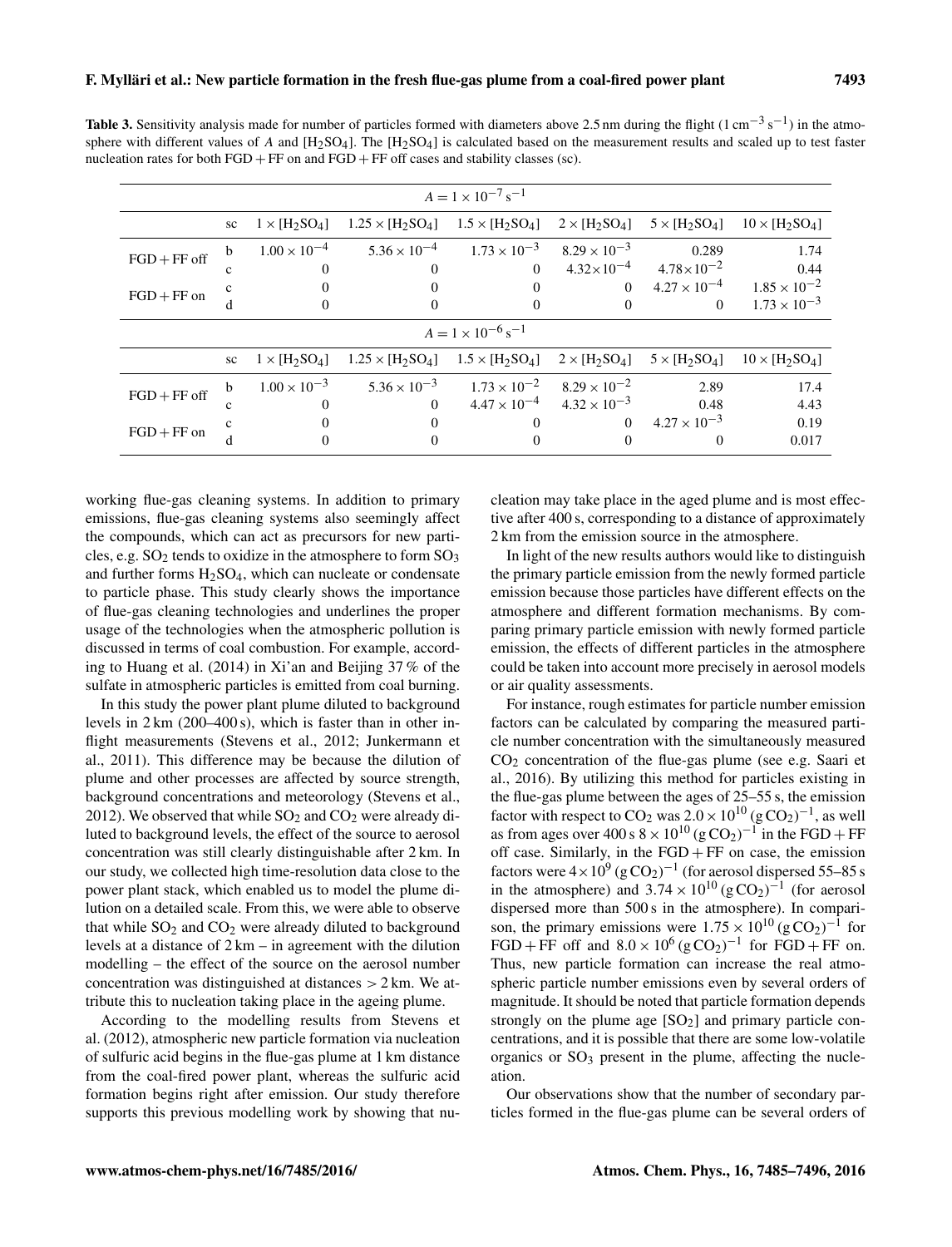magnitude higher than the primary particles directly emitted from the flue-gas duct. The formation can already be observed at a distance of ca. 2 km from the stack; this distance is significantly lower than the grid size used in many atmospheric models, which demonstrates the need for subgrid parameterizations for power-plant-originating secondary particles. Such a parameterization does already exist (Stevens and Pierce, 2013), but it does not account for different types of sulfur removal technologies such as semi-dry desulfurization and wet desulfurization. Determining the effect of different removal technologies on power plant secondary aerosol production would increase the accuracy of particle-loading predictions for regional air quality and global models.

#### 4 Conclusions

Emissions of a coal-fired power plant into the atmosphere were studied comprehensively for the first time, by combining direct atmospheric measurements, measurements conducted in the power plant stack, and modelling studies for atmospheric processes of flue-gas plume. The stack measurements were made to estimate the effectiveness of flue-gas cleaning technologies, such as filtering and desulfurization. It was shown that the flue-gas cleaning technologies had a great effect on the  $SO<sub>2</sub>$  and total particle number concentrations in the primary emission.  $SO<sub>2</sub>$  concentration was reduced to fifth of  $FGD + FF$  off compared to  $FGD + FF$  on and the total non-volatile particle number concentration was reduced by several orders of magnitude. A similar trend in primary emission reduction was detected in the atmospheric measurements. In addition, the reduction in primary emissions directly affects the concentrations of gaseous precursors  $(SO<sub>2</sub>)$ for secondary particle formation in the atmosphere.

It was observed that the flue gas dilutes to background concentrations in 200–300 s. This dilution timescale is faster than reported in previous studies. However, the concentration profiles also showed an increase in particle number concentration in an aged flue gas, dilution and dispersion processes. To validate the dilution timescale, a Gaussian model was used to calculate the dilution in the atmosphere, taking into account the primary emission and weather conditions. The Gaussian model confirms the dilution timescale, and the dilution ratio could be used to calculate the theoretical maximum values for different components in the flue-gas plume. Weather conditions and theoretical maximum value for  $[NO<sub>x</sub>]$  were used to calculate the [OH] formation rate and further  $[H_2SO_4]$  formation rate. These were calculated because the measurement results showed an increase in particle number concentrations in the flue-gas plume during the dilution process. The modelling results for  $[H_2SO_4]$  formation rate support the hypothesis of sulfuric acid formation, but the sulfuric acid formation itself does not totally explain the increase in the total particle number concentration, therefore, e.g. low-volatile organics may exist on the flue-gas plume. The sensitivity analysis of the  $[H_2SO_4]$  formation showed that the atmospheric parameterization is not enough to explain the processes in the flue-gas plume.

Comparison between the primary particles and newly formed particles show that in the flue-gas plume of coal-fired power plant, the concentration of newly formed atmospheric particles can be several orders of magnitude higher than the primary particles from the flue-gas duct; therefore they should be considered when discussing emissions of power production. Including the effect of varying flue-gas cleaning technologies in parameterizations of power-plant-originating secondary particles is a necessary step in understanding their importance.

# The Supplement related to this article is available online at [doi:10.5194/acp-16-7485-2016-supplement.](http://dx.doi.org/10.5194/acp-16-7485-2016-supplement)

*Acknowledgements.* The study was conducted in the MMEA WP 4.5.2. of Cleen Ltd., funded by Tekes (the Finnish Funding Agency for Technology and Innovation). Authors would like to acknowledge Anna Kuusala and Joni Heikkilä for programming Matlab, Aleksi Malinen for measurement help. Fanni Mylläri acknowledges TUT Graduate School, KAUTEfoundation, TES-foundation for financial support. Eija Asmi and Ewan O'Connor acknowledge the support of the Academy of Finland Centre of Excellence program (project number 272041). Ville Vakkari acknowledges the financial support of the Nessling foundation (grant 201500326) and the Academy of Finland Finnish Center of Excellence program (grant 1118615). Fanni Mylläri and Topi Rönkkö acknowledge the financial support from the Academy of Finland ELTRAN (grant 293437).

Edited by: F. Khosrawi

#### References

- Agarwal, J. K. and Sem, G. J.: Continuous Flow, Single-particle Counting Condensation Nucleus Counter, J. Aerosol Sci., 11, 343–357, 1980.
- Arnold, F., Pirjola, L., Rönkkö, T., Reichl, U., Schlager, H., Lähde, T., Heikkilä, J., and Keskinen, J.: First online measurements of sulfuric acid gas in modern heavy-duty diesel engine exhaust: Implications for nanoparticle formation, Environ. Sci. Technol., 46, 11227–11234, 2012.
- Arya, S. P.: Modeling and parameterization of near-source diffusion in weak winds, J. Appl. Meteorol., 34, 1112–1122, 1995.
- Awasthi, A., Wu, B.-S., Liu, C.-N., Chen, C.-W., Uang, S.-N., and Tsai, C.-J.: The effect of nanoparticle morphology on the measurement accuracy of mobility particle sizers, MAPAN-J. Metrol. Soc. I., 28, 205–215, 2013.
- Berresheim, H., Elste, T., Tremmel, H. G., Allen, A. G., Hansson, H.-C., Rosman, K., Dal Maso, M., Mäkelä, J. M., and Kulmala,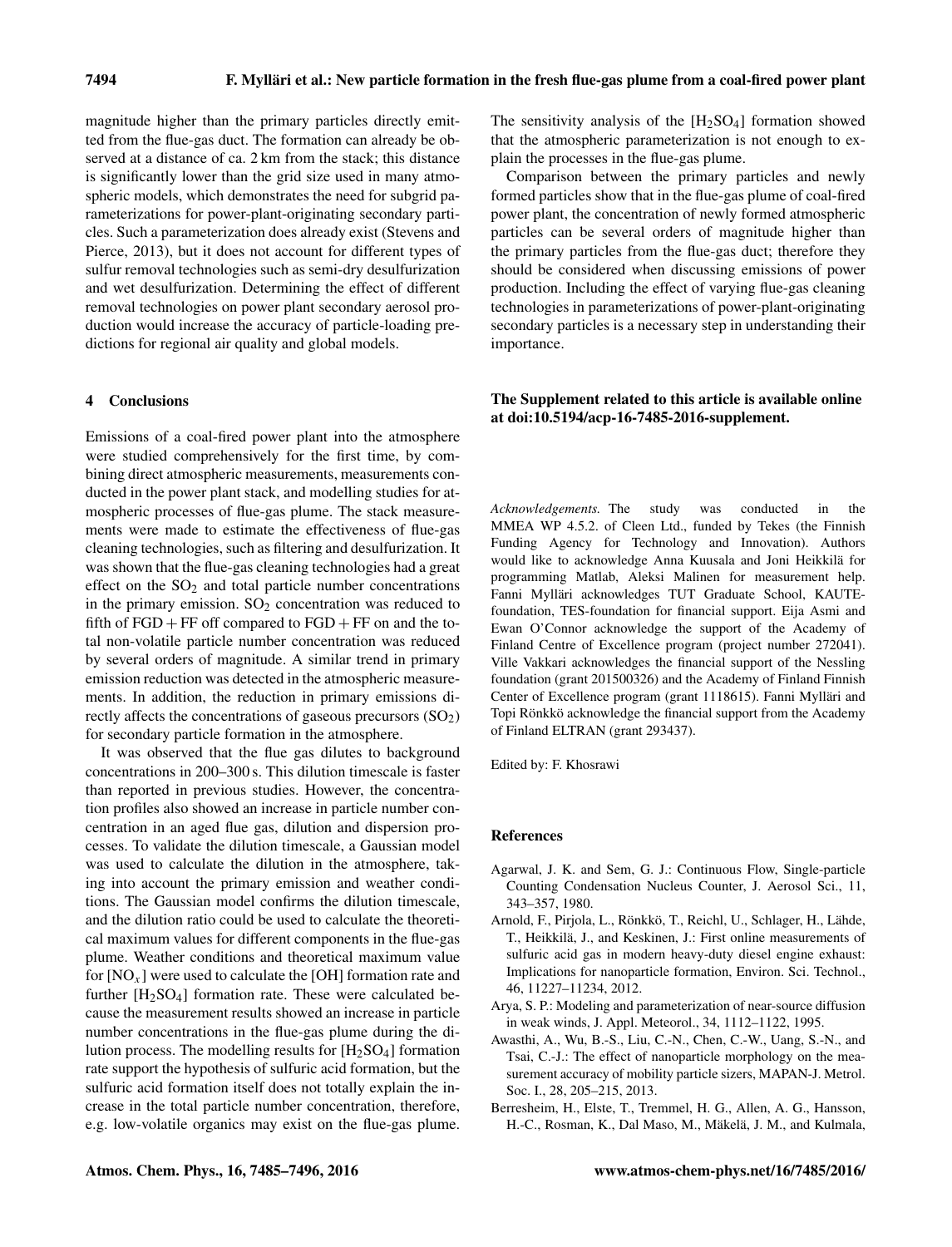### F. Mylläri et al.: New particle formation in the fresh flue-gas plume from a coal-fired power plant 7495

M.: Gas-Aerosol relationships of H2SO4, MSA, and OH: Observations in the coastal marine boundary layer at Mace Head, Ireland, J. Geophys. Res., 107, 8100, doi[:10.1029/2000JD000229,](http://dx.doi.org/10.1029/2000JD000229) 2002.

- Brock, C. A., Washenfelder, R. A., Trainer, M., Ryerson, T. B., Wilson, J. C., Reeves, J. M., Huey, L. G., Holloway, J. S., Parrish, D. D., Hübler, G., and Fehsenfeld, F. C.: Particle growth in the plumes of coal-fired power plants, J. Geophys. Res., 107, 4155, doi[:10.1029/2001JD001062,](http://dx.doi.org/10.1029/2001JD001062) 2002.
- Buonanno, G., Anastasi, P., DiIorio, F., and Viola, A.: Ultrafine particle apportionment and exposure assessment in respect of linear and point sources, Atmospheric Pollution Research, 1, 36–43, 2012.
- Charlson, R. J., Schwartz, S. E., Hales, J. M., Cess, R. D., Coakley Jr., J. A., Hansen, J. E., and Hofmann, D. J.: Climate Forcing by Anthropogenic Aerosols, Science New Series, 255, 423–430, 1992.
- Ehn, M., Kleist, E., Junninen, H., Petäjä, T., Lönn, G., Schobesberger, S., Dal Maso, M., Trimborn, A., Kulmala, M., Worsnop, D. R., Wahner, A., Wildt, J., and Mentel, Th. F.: Gas phase formation of extremely oxidized pinene reaction products in chamber and ambient air, Atmos. Chem. Phys., 12, 5113–5127, doi[:10.5194/acp-12-5113-2012,](http://dx.doi.org/10.5194/acp-12-5113-2012) 2012.
- EU: The EU Emissions Trading System (EU ETS), available at: [http://ec.europa.eu/clima/policies/ets/index\\_en.htm,](http://ec.europa.eu/clima/policies/ets/index_en.htm) last access 15 December 2014.
- Frey, A. K., Saarnio, K., Lamberg, H., Mylläri, F., Karjalainen, P., Teinilä, K., Carbone, S., Tissari, J., Niemelä, V., Häyrinen, A., Rautiainen, J., Kytömäki, J., Artaxo, P., Virkkula, A., Pirjola, L., Rönkkö, T., Keskinen, J., Jokiniemi, J., and Hillamo, R.: Optical and Chemical Characterization if Aerosols Emitted from Coal, Heavy and Light Fuel Oil, and Small-Scale Wood Combustion, Environ. Sci. Technol., 48, 827–836, 2014.
- Helble, J. J.: A model for the air emissions of trace metallic elements from coal combustors equipped with electrostatic precipitators, Fuel Process. Technol., 63, 125–147, 2000.
- Hofzumahaus, A., Rohrer, F., Lu, K., Bohn, B., Brauers, T., Chang, C.-C., Fuchs, H., Holland, F., Kita, K., and Kondo, Y.: Amplified trace gas removal in the troposphere, Science, 324, 1702–1704, 2009.
- Huang, R.-J., Zhang, Y., Bozzetti, C., Ho, K.-F., Cao, J.-J., Han, Y., Daellenbach, K. R., Slowik, J. G., Platt, S. M., Ganonaco, F., Zotter, P., Wolf, R., Pieber, S. M., Bruns, E. A., Grippa, M., Ciarelli, G., Piazzalunga, A., Schwikowsko, M., Abbaszade, G., Schnelle-Kreis, J., Zimmerman, R., An, Z., Szidat, S., Baltenspergerm, U., El Haddad, I., and Prévôt, A. S. H.: High secondary aerosol contribution to particulate pollution during haze event in China, Nature, 514, 218–222, 2014.
- Junkermann, W., Hagemann, R., and Vogel, B.: Nucleation in the Karlsruhe plume during the COPS/TRACKS-Lagrange experiment, Q. J. Roy. Meteor. Soc., 137, 267–274, 2011.
- Junninen, H., Lauri, A., Keronen, P., Aalto, P., Hiltunen, V., Hari, P., and Kulmala, M.: Smart-SMEAR: on-line data exploration and visualization tool for SMEAR stations, Boreal. Environ. Res., 14, 447–457, 2009.
- Keskinen, J., Pietarinen, K., and Lehtimäki, M.: Electrical Low Pressure Impactor, J. Aerosol Sci., 23, 353–360, 1992.
- Klug, W.: A method for determining diffusion conditions from synoptic observations, Staub-Reinhalt. Luft, 29, 14–20, 1969.
- Kuang, C., McMurry, P. H., McCormick, A. V., and Eisele, F. L.: Dependence of nucleation rates on sulphuric acid vapor concentration in diverse atmospheric locations, J. Geophys. Res., 113, D10209, doi[:10.1029/2007JD009253,](http://dx.doi.org/10.1029/2007JD009253) 2008.
- Kulmala, M., Lehtinen, K. E. J., and Laaksonen, A.: Cluster activation theory as an explanation of the linear dependence between formation rate of 3 nm particles and sulphuric acid concentration, Atmos. Chem. Phys., 6, 787–793, doi[:10.5194/acp-6-787-2006,](http://dx.doi.org/10.5194/acp-6-787-2006) 2006.
- Lähde, T., Rönkkö, T., Virtanen, A., Schuck, T. J., Pirjola, L., Hämeri, K., Kulmala, M., Arnold, F., Rothe, D., and Keskinen, J.: Heavy duty diesel engine exhaust aerosol particle and ion measurements, Environ. Sci. Technol., 43, 163–168, 2009.
- Lee, S. W., Herage, T., Dureau, R., and Young, B.: Measurement of  $PM<sub>2.5</sub>$  and ultra-fine particulate emissions from coal-fired utility boilers, Fuel, 108, 60–66, 2013.
- Lehtinen, K. E. J., Dal Maso, M., Kulmala, M., and Kerminen, V.- M.: Estimating nucleation rates from apparent particle formation rates and vice versa: Revised formulation of the Kerminen-Kulmala equation, J. Aerosol Sci., 38, 988–994, 2007.
- Lelieveld, J. and Heintzenberg, J.: Sulfate Cooling Effect on Climate Through In-Cloud Oxidation of Anthropogenic  $SO_2$ , Science New Series, 258, 117–120, 1992.
- Levin, M., Gudmundsson, A., Pagels, J. H., Fiers, M., Mølhave, K., Löndahl, J., Jensen, K. A., and Koponen, I. K.: Limitations in the Use of Unipolar charging for Electrical Mobility Sizing Instruments: A Study of the Fast Mobility Particle Sizer, Aerosol Sci. Tech., 49, 556–565, 2015.
- Lonsdale, C. R., Stevens, R. G., Brock, C. A., Makar, P. A., Knipping, E. M., and Pierce, J. R.: The effect of coal-fired powerplant  $SO_2$  and  $NO_x$  control technologies on aerosol nucleation in the source plumes, Atmos. Chem. Phys., 12, 11519–11531, doi[:10.5194/acp-12-11519-2012,](http://dx.doi.org/10.5194/acp-12-11519-2012) 2012.
- Marris, H., Deboudt, K., Augustin, P., Flament, P., Blond, F., Fiani, E., Fourmentin, M., and Delbarre, H.: Fast changes in chemical composition and size distribution of fine particles during the near-field transport of industrial plumes, Sci. Total Environ., 427–428, 126–138, 2012.
- Mikkanen, P., Moisio, M., Keskinen, J., Ristimäki, J., and Marjamäki, M.: Sampling method for particle measurements of vehicle exhaust, SAE 2001 World Congress, 5–8 March 2001, Detroit, Michigan, USA, SAE Technical Paper Series, 2001-01- 0219, 2001.
- Mikkonen, S., Romakkaniemi, S., Smith, J. N., Korhonen, H., Petäjä, T., Plass-Duelmer, C., Boy, M., McMurry, P. H., Lehtinen, K. E. J., Joutsensaari, J., Hamed, A., Mauldin III, R. L., Birmili, W., Spindler, G., Arnold, F., Kulmala, M., and Laaksonen, A.: A statistical proxy for sulphuric acid concentration, Atmos. Chem. Phys., 11, 11319–11334, doi[:10.5194/acp-11-11319-2011,](http://dx.doi.org/10.5194/acp-11-11319-2011) 2011.
- Mirme, A.: Electric aerosol spectrometry, PhD Thesis, Tartu University, Tartu, Estonia, 1994.
- Pasquill, F.: The estimation of the dispersion of windborne material, The Meteorological Magazine, 90 , 33–49, 1961.
- Pearson, G., Davies, F., and Collier, C.: An analysis of the Performance of the UFAM Pulsed Doppler Lidar for observing the Boundary Layer, J. Atmos. Ocean. Tech., 26, 240–250, doi[:10.1175/2008JTECHA1128.1,](http://dx.doi.org/10.1175/2008JTECHA1128.1) 2009.
- Petäjä, T., Mauldin, III, R. L., Kosciuch, E., McGrath, J., Nieminen, T., Paasonen, P., Boy, M., Adamov, A., Kotiaho, T., and